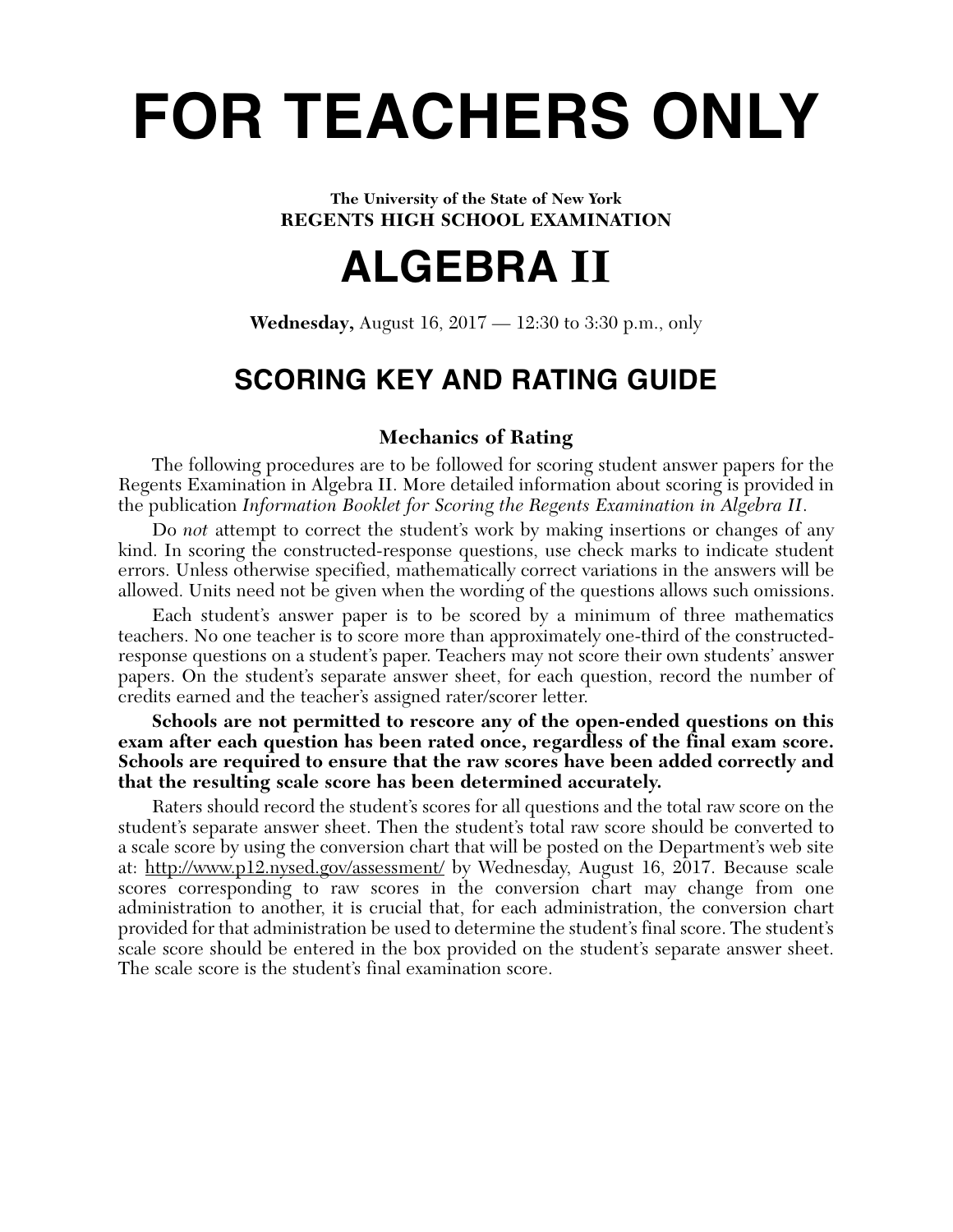**If the student's responses for the multiple-choice questions are being hand scored prior to being scanned, the scorer must be careful not to make any marks on the answer sheet except to record the scores in the designated score boxes. Marks elsewhere on the answer sheet will interfere with the accuracy of the scanning.**

#### **Part I**

| $(1)$ 1   | $(9)$ 3                  | $(17)\ldots 2 \ldots$         |  |
|-----------|--------------------------|-------------------------------|--|
| $(2)$ 3   | $(10) \ldots 3 \ldots$   | $(18)\ldots$ . 4              |  |
| $(3)$ $3$ | $(11)\ldots\ldots\ldots$ | $(19)\ldots 1 \ldots$         |  |
| $(4)$ $2$ | $(12)\ldots$ . 4         | $(20) \ldots \ldots 2 \ldots$ |  |
| $(5)$ $3$ | $(13)\ldots\ldots\ldots$ | $(21)\ldots$ . 4              |  |
| $(6)$ $2$ | $(14)\ldots 2 \ldots$    | $(22)\ldots\ldots\ldots$      |  |
| $(7)$ $4$ | $(15)$ $1$               | $(23) \ldots$ . 4             |  |
| $(8)$ $4$ | $(16) \ldots 2 \ldots$   | $(24)$ $3$                    |  |

Allow a total of 48 credits, 2 credits for each of the following.

Updated information regarding the rating of this examination may be posted on the New York State Education Department's web site during the rating period. Check this web site at: http://www.p12.nysed.gov/assessment/ and select the link <sup>8</sup>Scoring Information" for any recently posted information regarding this examination. This site should be checked before the rating process for this examination begins and several times throughout the Regents Examination period.

The Department is providing supplemental scoring guidance, the "Model Response Set," for the Regents Examination in Algebra II. This guidance is recommended to be part of the scorer training. Schools are encouraged to incorporate the Model Response Sets into the scorer training or to use them as additional information during scoring. While not reflective of all scenarios, the model responses selected for the Model Response Set illustrate how less common student responses to constructed-response questions may be scored. The Model Response Set will be available on the Department's web site at http://www.nysedregents.org/algebratwo/.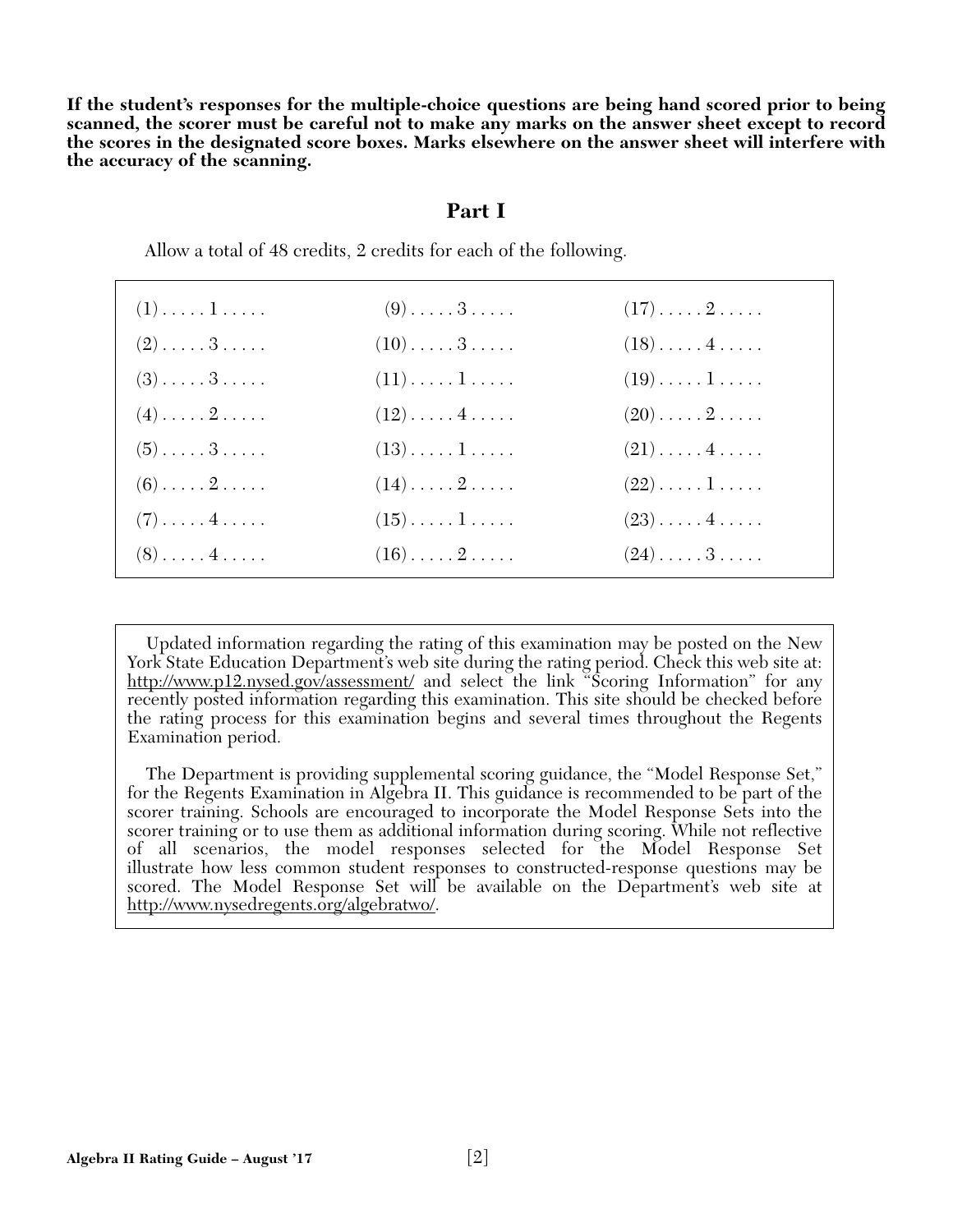# **General Rules for Applying Mathematics Rubrics**

#### **I. General Principles for Rating**

The rubrics for the constructed-response questions on the Regents Examination in Algebra II are designed to provide a systematic, consistent method for awarding credit. The rubrics are not to be considered all-inclusive; it is impossible to anticipate all the different methods that students might use to solve a given problem. Each response must be rated carefully using the teacher's professional judgment and knowledge of mathematics; all calculations must be checked. The specific rubrics for each question must be applied consistently to all responses. In cases that are not specifically addressed in the rubrics, raters must follow the general rating guidelines in the publication *Information Booklet for Scoring the Regents Examination in Algebra II*, use their own professional judgment, confer with other mathematics teachers, and/or contact the State Education Department for guidance. During each Regents Examination administration period, rating questions may be referred directly to the Education Department. The contact numbers are sent to all schools before each administration period.

#### **II. Full-Credit Responses**

A full-credit response provides a complete and correct answer to all parts of the question. Sufficient work is shown to enable the rater to determine how the student arrived at the correct answer.

When the rubric for the full-credit response includes one or more examples of an acceptable method for solving the question (usually introduced by the phrase "such as"), it does not mean that there are no additional acceptable methods of arriving at the correct answer. Unless otherwise specified, mathematically correct alternative solutions should be awarded credit. The only exceptions are those questions that specify the type of solution that must be used; e.g., an algebraic solution or a graphic solution. A correct solution using a method other than the one specified is awarded half the credit of a correct solution using the specified method.

#### **III. Appropriate Work**

*Full-Credit Responses:* The directions in the examination booklet for all the constructed-response questions state: "Clearly indicate the necessary steps, including appropriate formula substitutions, diagrams, graphs, charts, etc." The student has the responsibility of providing the correct answer *and* showing how that answer was obtained. The student must "construct" the response; the teacher should not have to search through a group of seemingly random calculations scribbled on the student paper to ascertain what method the student may have used.

*Responses With Errors:* Rubrics that state "Appropriate work is shown, but…" are intended to be used with solutions that show an essentially complete response to the question but contain certain types of errors, whether computational, rounding, graphing, or conceptual. If the response is incomplete; i.e., an equation is written but not solved or an equation is solved but not all of the parts of the question are answered, appropriate work has *not* been shown. Other rubrics address incomplete responses.

#### **IV. Multiple Errors**

*Computational Errors, Graphing Errors, and Rounding Errors:* Each of these types of errors results in a 1-credit deduction. Any combination of two of these types of errors results in a 2-credit deduction. No more than 2 credits should be deducted for such mechanical errors in a 4-credit question and no more than 3 credits should be deducted in a 6-credit question. The teacher must carefully review the student's work to determine what errors were made and what type of errors they were.

*Conceptual Errors:* A conceptual error involves a more serious lack of knowledge or procedure. Examples of conceptual errors include using the incorrect formula for the area of a figure, choosing the incorrect trigonometric function, or multiplying the exponents instead of adding them when multiplying terms with exponents.

If a response shows repeated occurrences of the same conceptual error, the student should not be penalized twice. If the same conceptual error is repeated in responses to other questions, credit should be deducted in each response.

For 4- and 6-credit questions, if a response shows one conceptual error and one computational, graphing, or rounding error, the teacher must award credit that takes into account both errors. Refer to the rubric for specific scoring guidelines.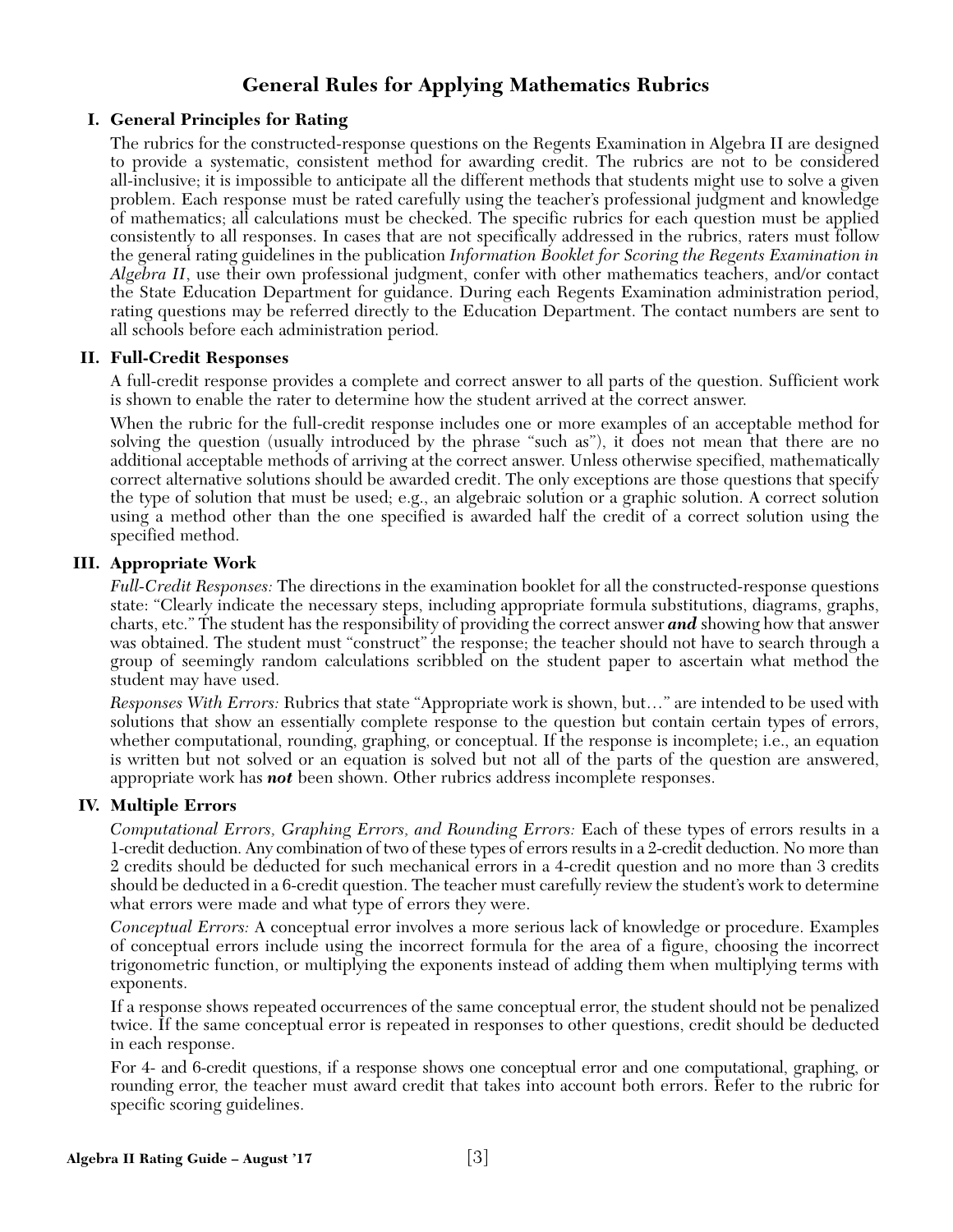## **Part II**

For each question, use the specific criteria to award a maximum of 2 credits. Unless otherwise specified, mathematically correct alternative solutions should be awarded appropriate credit.

- (25) **[2]** A correct explanation is written.
	- **[1]** Appropriate work is shown, but one computational or simplification error is made.

*or*

**[1]** Appropriate work is shown, but one conceptual error is made.

*or*

**[1]** Appropriate work is shown, but an incomplete or incorrect explanation is written.

*or*

- **[1]** 16, but no further correct work is shown.
- **[0]** A zero response is completely incorrect, irrelevant, or incoherent or is a correct response that was obtained by an obviously incorrect procedure.

(26) **[2]** 0.8 or an equivalent value, and correct work is shown.

**[1]** Appropriate work is shown, but one computational or rounding error is made.

*or*

**[1]** Appropriate work is shown, but one conceptual error is made.

#### *or*

- **[1]** 0.8, but no work is shown.
- **[0]** A zero response is completely incorrect, irrelevant, or incoherent or is a correct response that was obtained by an obviously incorrect procedure.
- (27) **[2]** A correct verification is written.
	- **[1]** Appropriate work is shown, but one simplification error is made.

- **[1]** Appropriate work is shown, but one conceptual error is made.
- **[0]** A zero response is completely incorrect, irrelevant, or incoherent or is a correct response that was obtained by an obviously incorrect procedure.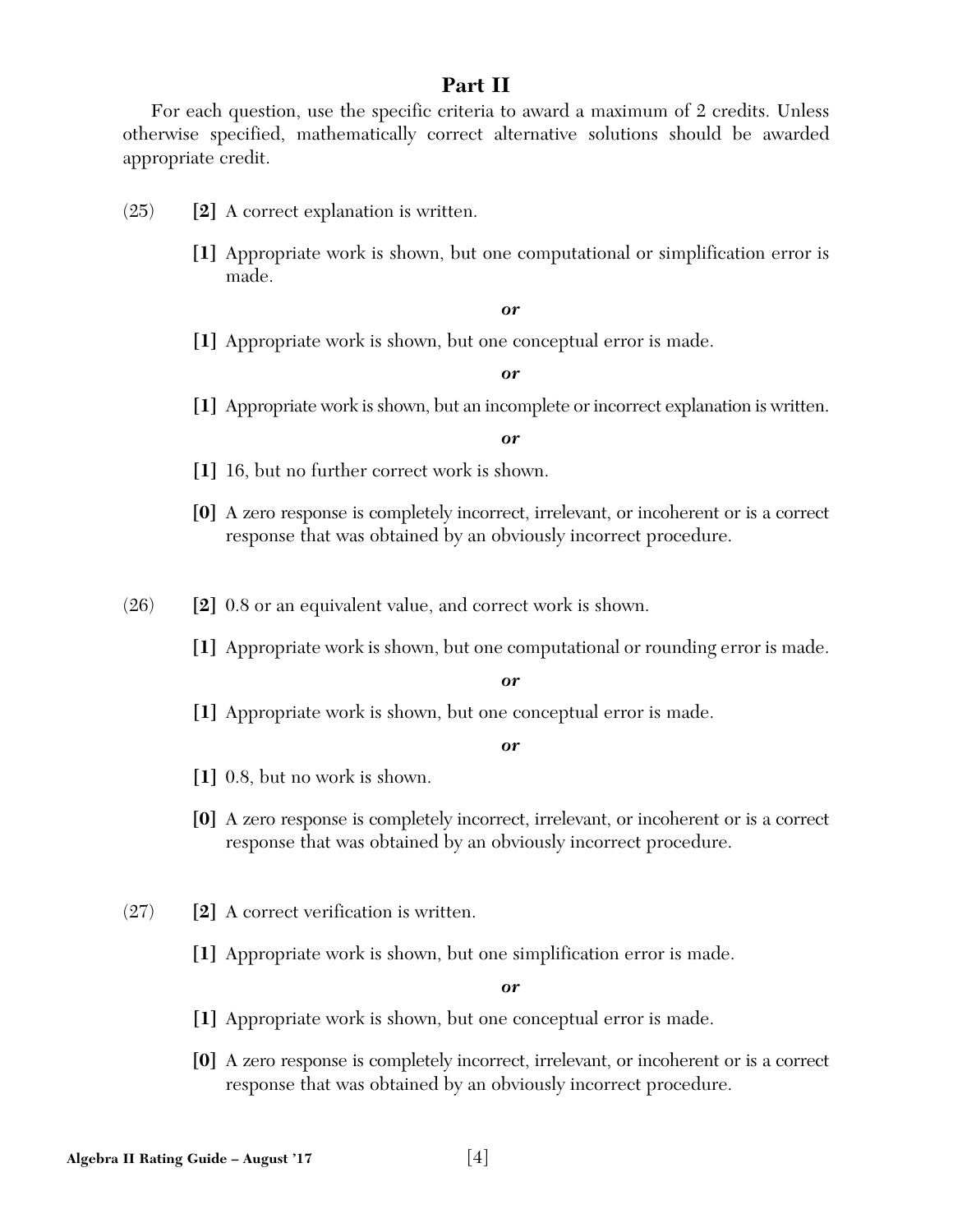- (28) **[2]** A correct explanation is written, such as assigning a flavor to a number and observing the number of times 4 of the same flavor occurred consecutively.
	- **[1]** Appropriate work is shown, but one conceptual error is made.

- **[1]** Appropriate work is shown, but the explanation is incomplete.
- **[0]** A zero response is completely incorrect, irrelevant, or incoherent or is a correct response that was obtained by an obviously incorrect procedure.
- (29) **[2]** A correct recursive formula, such as  $\frac{1}{a}$   $\frac{1}{a}$   $\frac{3a}{b}$   $\frac{1}{a}$  1 639, and correct work is shown. *a*  $a_n = 2a_n$ 1 1 4  $2a_{n-1}+1$ =  $= 2a_{n-1} + 1,$ 
	- **[1]** Appropriate work is shown, but one computational error is made.

*or*

**[1]** Appropriate work is shown, but one conceptual error is made.

*or*

- $\begin{bmatrix} 1 \end{bmatrix}$   $\begin{bmatrix} 0 \end{bmatrix}$   $\begin{bmatrix} 0 \end{bmatrix}$  is written, but no further correct work is shown. *a*  $a_n = 2a_n$ 1 1 4  $2a_{n-1}+1$ =  $= 2a_{n-1} + 1,$
- **[1]** Appropriate work is shown to find 639, but no further correct work is shown.

*or*

- **[0]** A zero response is completely incorrect, irrelevant, or incoherent or is a correct response that was obtained by an obviously incorrect procedure.
- (30) **[2]** 4, and correct algebraic work is shown.
	- **[1]** Appropriate work is shown, but one computational, simplification, or rounding error is made.

*or*

**[1]** Appropriate work is shown, but one conceptual error is made.

*or*

**[1]** 4, but a method other than algebraic is used.

- **[1]** 4, but no work is shown.
- **[0]** A zero response is completely incorrect, irrelevant, or incoherent or is a correct response that was obtained by an obviously incorrect procedure.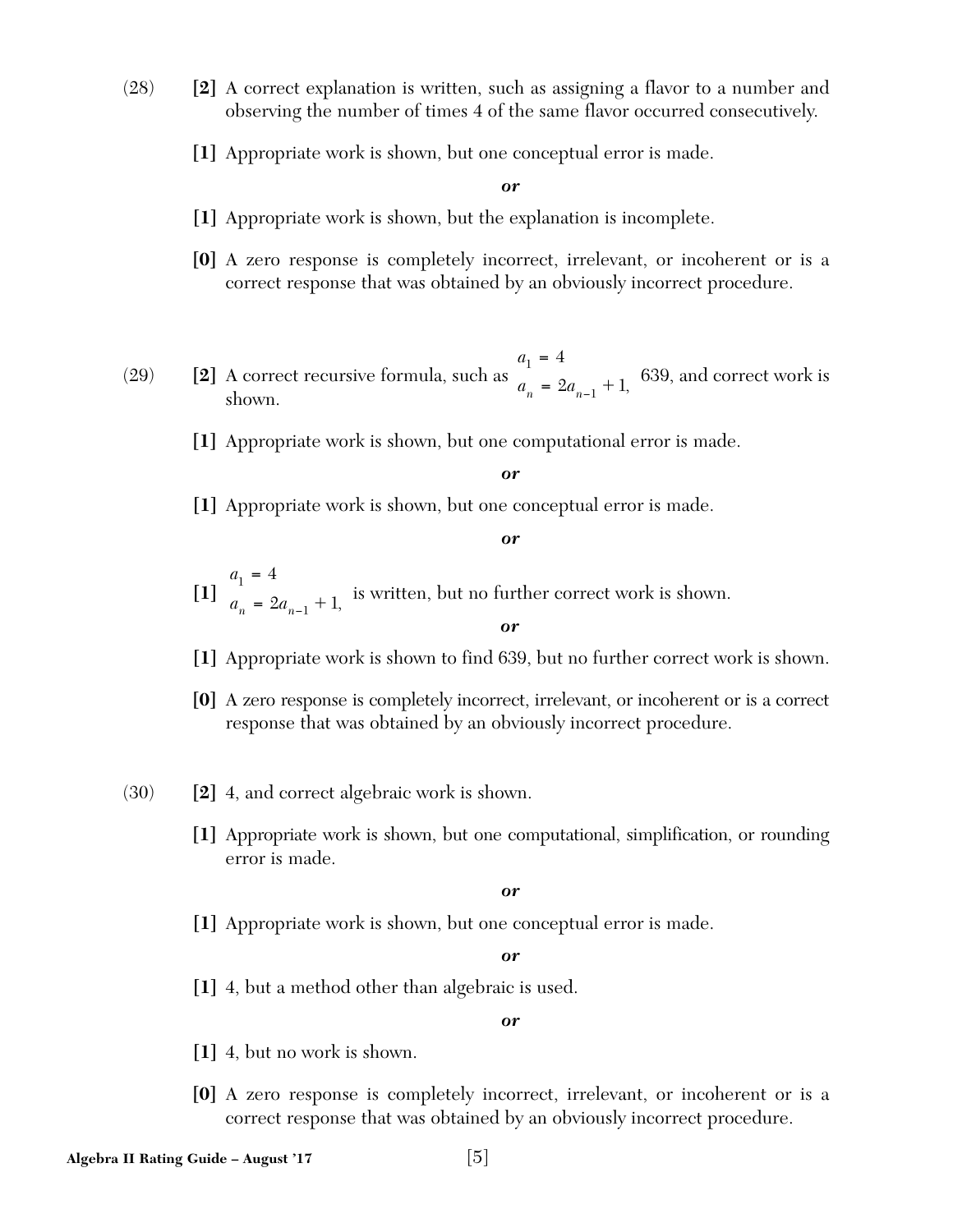- (31) **[2]** Even, and correct algebraic work is shown.
	- **[1]** Appropriate work is shown, but one computational error is made.

**[1]** Appropriate work is shown, but one conceptual error is made.

*or*

- **[1]** Even, but a method other than algebraic is used.
- **[0]** Even, but no work is shown.

*or*

- **[0]** A zero response is completely incorrect, irrelevant, or incoherent or is a correct response that was obtained by an obviously incorrect procedure.
- (32) **[2]** A positive cubic function is sketched and labeled with its roots at  $-c$ , *b*, then *a*, and a *y*-intercept at *d*.
	- **[1]** Appropriate work is shown, but one conceptual error is made.

- **[1]** An appropriate function is sketched, but one label or intercept is incorrect or is missing.
- **[0]** A zero response is completely incorrect, irrelevant, or incoherent or is a correct response that was obtained by an obviously incorrect procedure.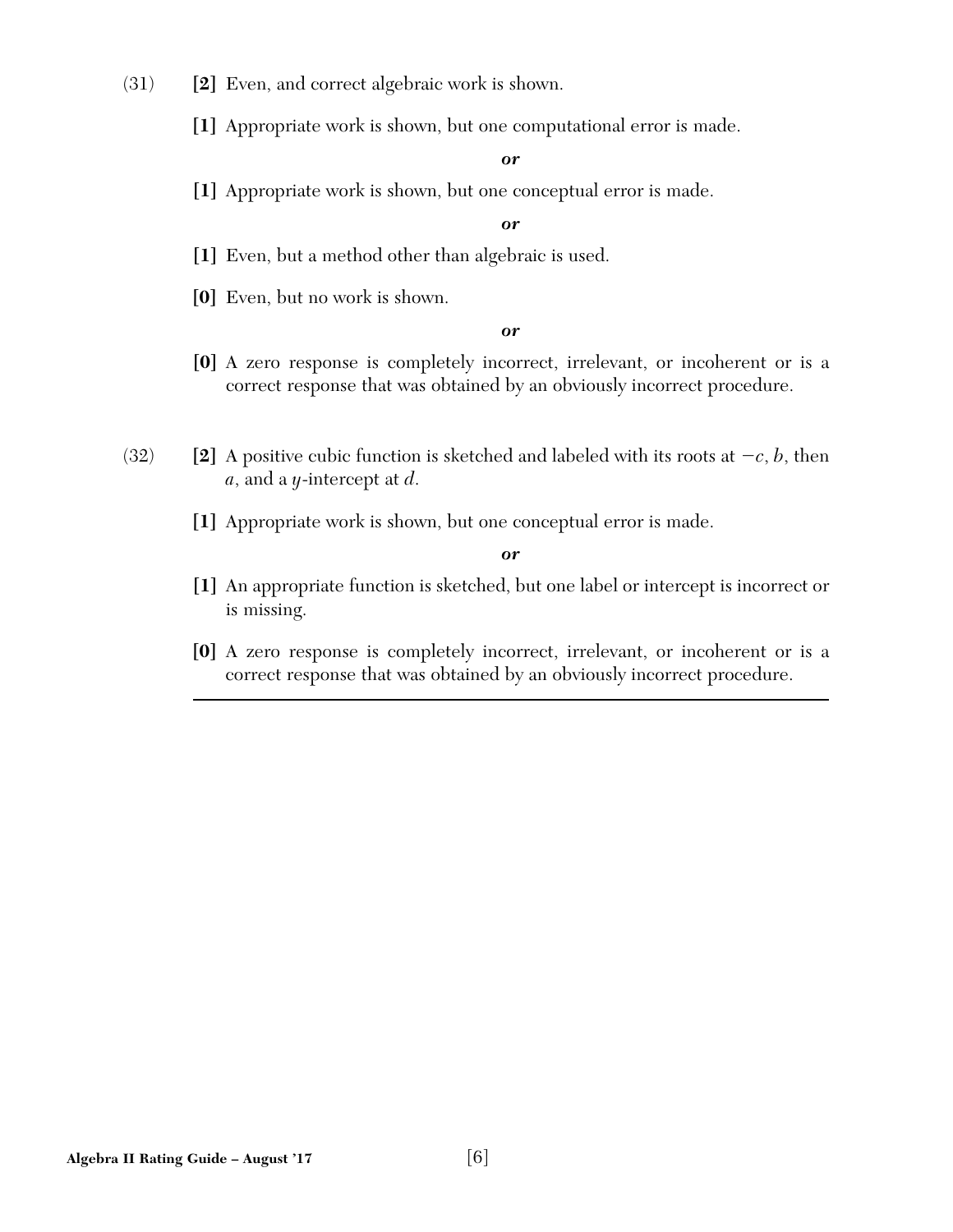#### **Part III**

For each question, use the specific criteria to award a maximum of 4 credits. Unless otherwise specified, mathematically correct alternative solutions should be awarded appropriate credit.

- $(33)$  [4]  $-5, -1$  and correct work is shown.
	- **[3]** Appropriate work is shown, but one computational, factoring, or graphing error is made.

#### *or*

- **[3]** Appropriate work is shown, but only one correct value is found.
- **[2]** Appropriate work is shown, but two or more computational, factoring, or graphing errors are made.

#### *or*

**[2]** Appropriate work is shown, but one conceptual error is made.

*or*

**[2]** A quadratic equation in standard form is written, but no further correct work is shown.

#### *or*

- $[2]$   $-5$  and  $-1$ , but no work is shown.
- **[1]** Appropriate work is shown, but one conceptual error and one computational, factoring, or graphing error are made.

#### *or*

**[1]** An equation cleared of fractions is written, but no further correct work is shown.

- $[1]$   $-5$  or  $-1$ , but no work is shown.
- **[0]** A zero response is completely incorrect, irrelevant, or incoherent or is a correct response that was obtained by an obviously incorrect procedure.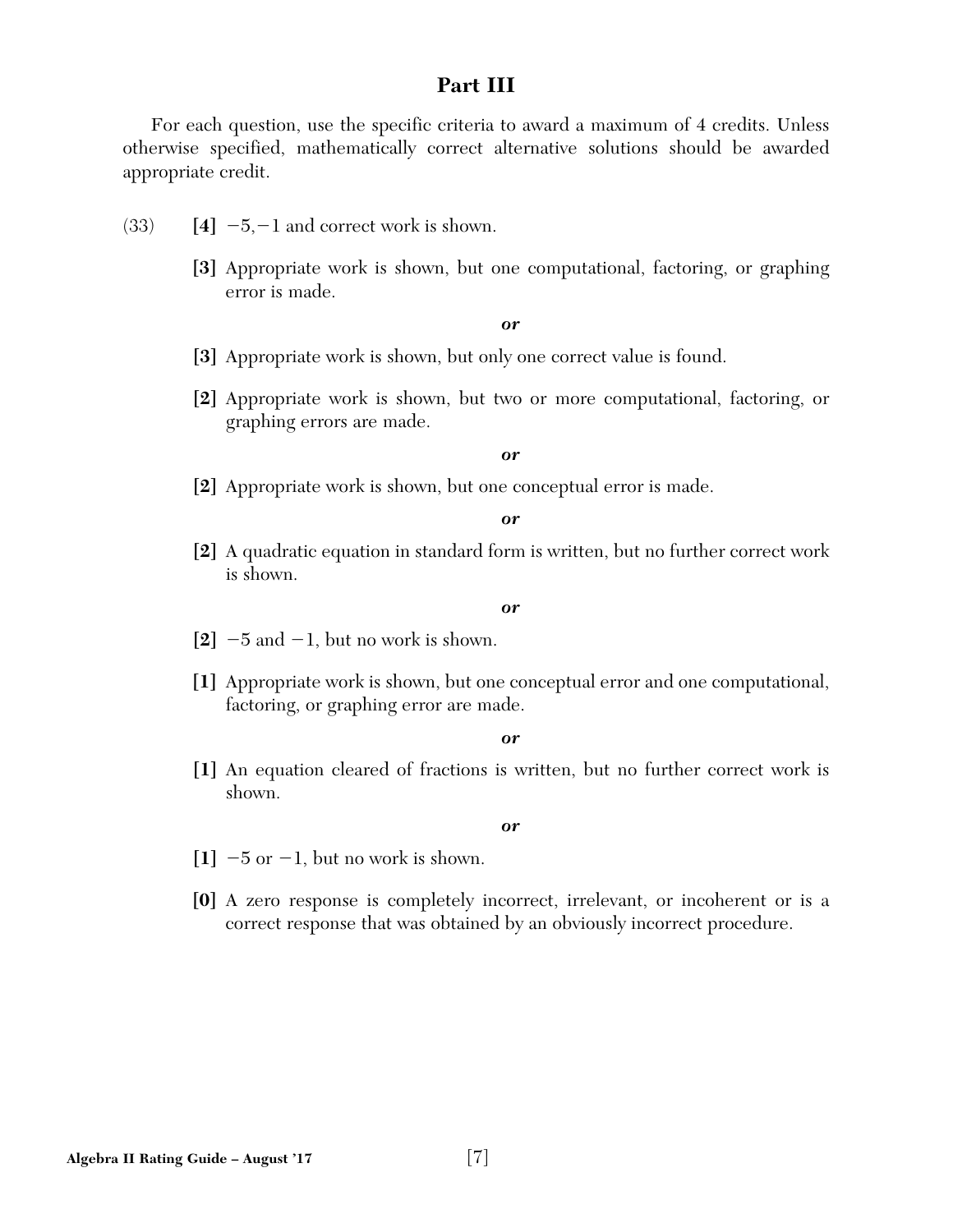- (34) **[4]**  $a_n = 1.25 + 0.25(n 1)$  or an equivalent equation, and 16, and correct work is shown.
	- **[3]** Appropriate work is shown, but one computational or substitution error is made.
	- **[2]** Appropriate work is shown, but two or more computational or substitution errors are made.

**[2]** Appropriate work is shown, but one conceptual error is made.

*or*

[2] Appropriate work is shown to find  $a_n = 1.25 + 0.25(n - 1)$ , but no further correct work is shown.

*or*

- **[2]** Appropriate work is shown to find 16, but no further correct work is shown.
- **[1]** Appropriate work is shown, but one conceptual error and one computational or substitution error are made.

*or*

[1] Appropriate work is shown to find the expression  $1.25 + 0.25(n - 1)$ , but no further correct work is shown.

- $[1]$   $a_n = 1.25 + 0.25(n 1)$  or 16, but no work is shown.
- **[0]** A zero response is completely incorrect, irrelevant, or incoherent or is a correct response that was obtained by an obviously incorrect procedure.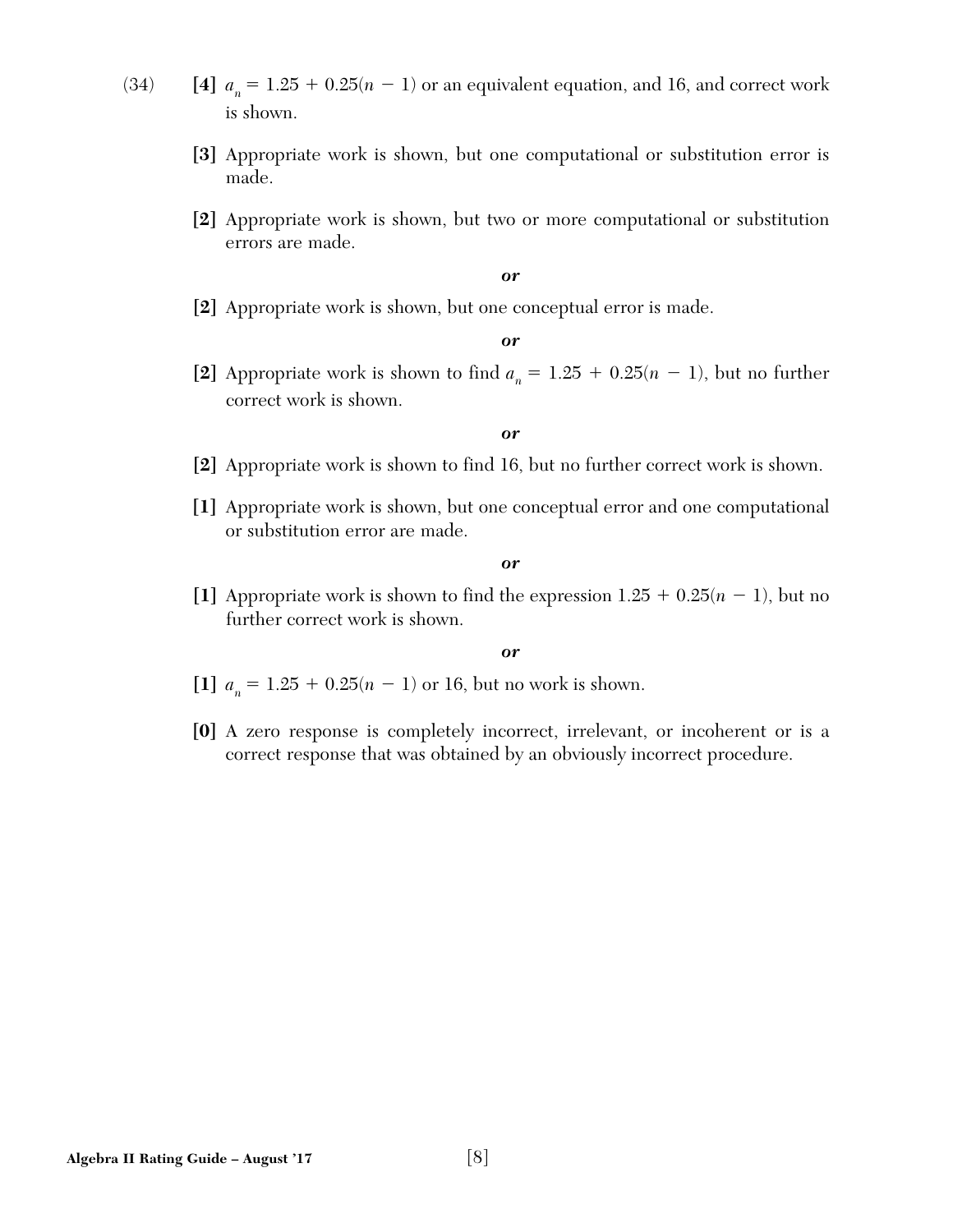- (35) **[4]** A correct sketch with at least one cycle is drawn and a correct explanation is written.
	- **[3]** Appropriate work is shown, but one graphing or labeling error is made.

- **[3]** A correct sketch is drawn, but the explanation is incorrect or missing.
- **[2]** Appropriate work is shown, but two or more graphing errors are made.

*or*

- **[2]** Appropriate work is shown, but one conceptual error is made.
- **[1]** Appropriate work is shown, but one conceptual error and one graphing or labeling error are made.

- **[1]** A correct explanation is written, but no further correct work is shown.
- **[0]** A zero response is completely incorrect, irrelevant, or incoherent or is a correct response that was obtained by an obviously incorrect procedure.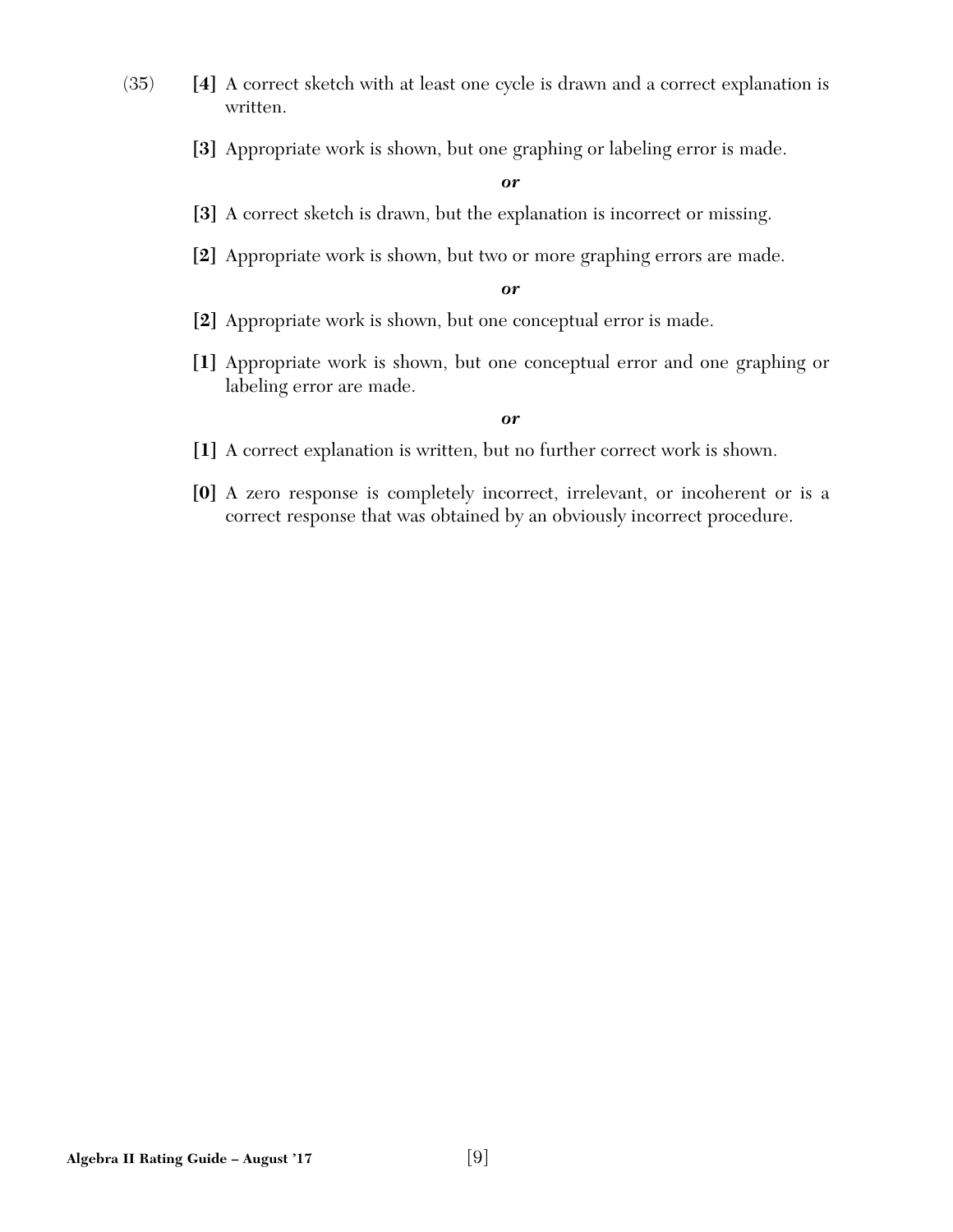- 
- (36) **[4]**  $y = 4.168(3.981)^x$  and 2 hours 15 minutes or an equivalent time, and correct work is shown.
	- **[3]** Appropriate work is shown, but one computational or rounding error is made.
	- **[2]** Appropriate work is shown, but two or more computational or rounding errors are made.

**[2]** Appropriate work is shown, but one conceptual error is made.

#### *or*

[2]  $y = 4.168(3.981)^x$  or 2 hours 15 minutes and correct work, but no further correct work is shown.

#### *or*

- **[2]** An incorrect regression equation of equal difficulty is solved appropriately for the amount of time.
- **[1]** Appropriate work is shown, but one conceptual error and one computational or rounding error are made.

#### *or*

**[1]** The expression 4.168(3.981)*<sup>x</sup>* is written, but no further correct work is shown.

- **[1]** 2 hours 15 minutes, but no work is shown.
- **[0]** A zero response is completely incorrect, irrelevant, or incoherent or is a correct response that was obtained by an obviously incorrect procedure.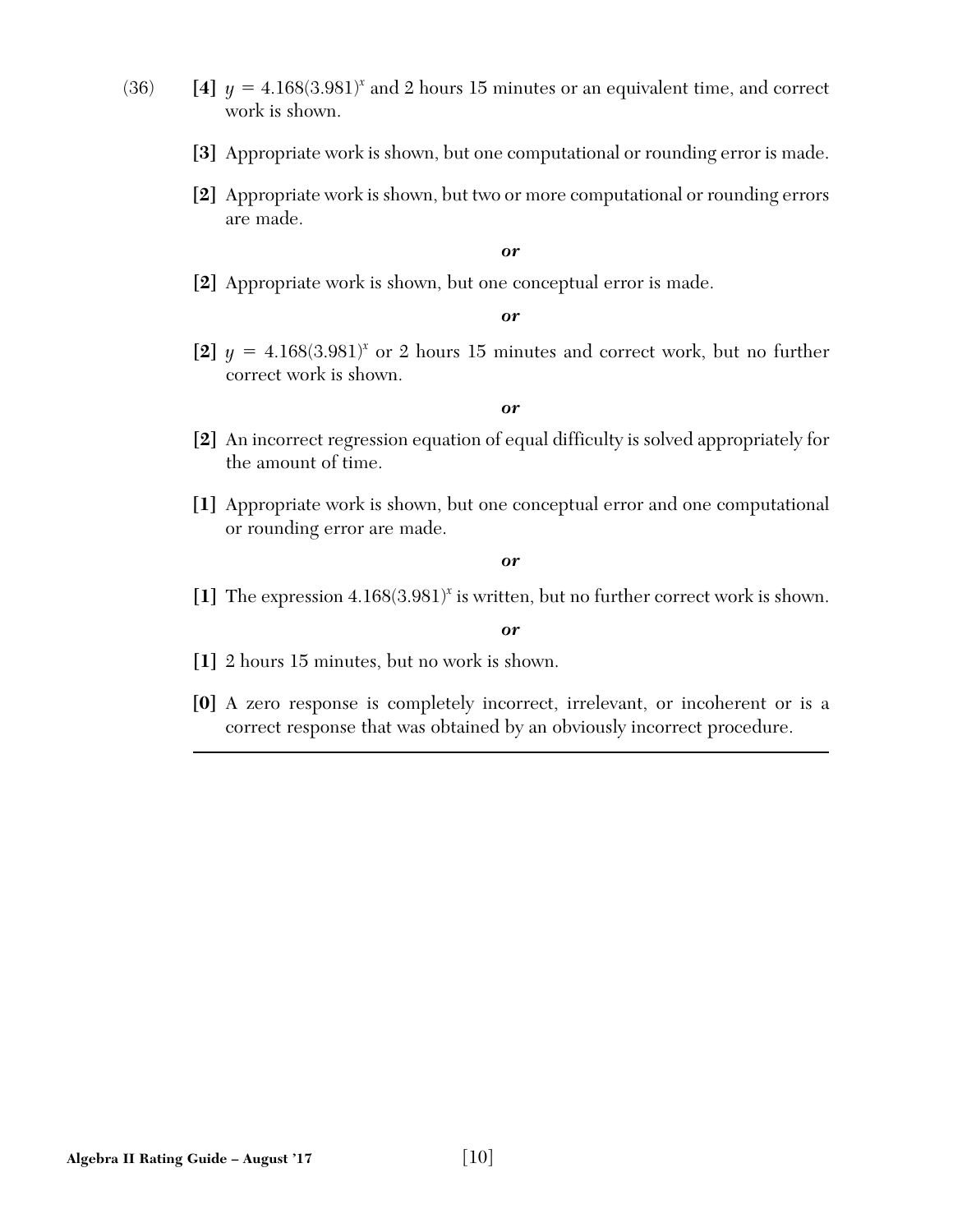## **Part IV**

For each question, use the specific criteria to award a maximum of 6 credits. Unless otherwise specified, mathematically correct alternative solutions should be awarded appropriate credit.

- (37) **[6]** Correct graphs are drawn and at least one is labeled, 1.95 and a correct explanation, and 6 and a correct justification is given.
	- **[5]** Appropriate work is shown, but one computational, graphing, labeling, or rounding error is made.
	- **[4]** Appropriate work is shown, but two computational, graphing, labeling, or rounding errors are made.

#### *or*

- **[4]** Appropriate work is shown, but one conceptual error is made.
- **[3]** Appropriate work is shown, but three or more computational, graphing, labeling, or rounding errors are made.

*or*

- **[3]** Appropriate work is shown, but one conceptual error and one computational, graphing, labeling, or rounding error are made.
- **[2]** Appropriate work is shown, but two conceptual errors are made.

#### *or*

**[2]** Both graphs are drawn correctly and at least one is labeled, but no further correct work is shown.

#### *or*

**[2]** 1.95 and a correct explanation is written, but no further correct work is shown.

#### *or*

**[2]** Appropriate work is shown to find 6, but no further correct work is shown.

#### *or*

- **[2]** 1.95 and 6, but no work is shown.
- **[1]** Appropriate work is shown, but two conceptual errors and one computational, graphing, labeling or rounding error are made.

- **[1]** 1.95 or 6, but no work is shown.
- **[0]** A zero response is completely incorrect, irrelevant, or incoherent or is a correct response that was obtained by an obviously incorrect procedure.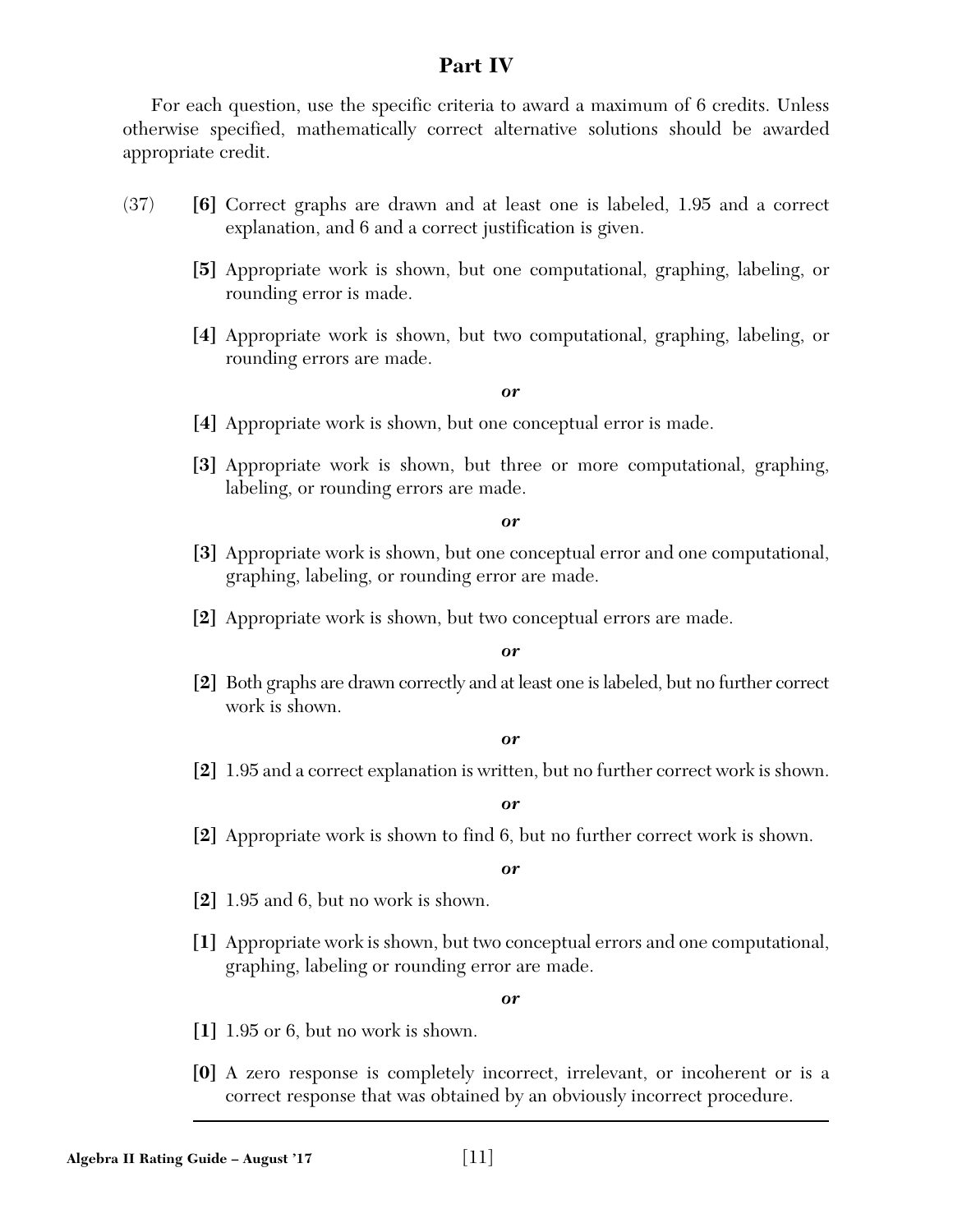# **Map to the Learning Standards Algebra II August 2017**

| <b>Question</b> | <b>Type</b>     | <b>Credits</b> | <b>Cluster</b> |
|-----------------|-----------------|----------------|----------------|
| $\mathbf{1}$    | Multiple Choice | $\overline{2}$ | A-SSE.A        |
| $\overline{2}$  | Multiple Choice | $\overline{2}$ | N-CN.A         |
| 3               | Multiple Choice | $\overline{2}$ | N-CN.C         |
| 4               | Multiple Choice | $\overline{2}$ | A-REI.A        |
| 5               | Multiple Choice | $\overline{2}$ | F-IF.C         |
| 6               | Multiple Choice | $\overline{2}$ | G-GPE.A        |
| $\overline{7}$  | Multiple Choice | $\overline{2}$ | F-TF.A         |
| 8               | Multiple Choice | $\overline{2}$ | A-APR.B        |
| 9               | Multiple Choice | $\overline{2}$ | $F-IF.B$       |
| $10\,$          | Multiple Choice | $\overline{2}$ | A-SSE.B        |
| 11              | Multiple Choice | $\overline{2}$ | $S$ -ID.A      |
| 12              | Multiple Choice | $\overline{2}$ | $F-IF.B$       |
| 13              | Multiple Choice | $\overline{2}$ | A-APR.D        |
| 14              | Multiple Choice | $\overline{2}$ | F-BF.B         |
| 15              | Multiple Choice | $\overline{2}$ | A-SSE.A        |
| 16              | Multiple Choice | $\overline{2}$ | $S-IC.B$       |
| 17              | Multiple Choice | $\overline{2}$ | $S-IC.B$       |
| 18              | Multiple Choice | $\overline{2}$ | $F-IF.C$       |
| 19              | Multiple Choice | $\overline{2}$ | A-REI.C        |
| 20              | Multiple Choice | $\overline{2}$ | A-APR.B        |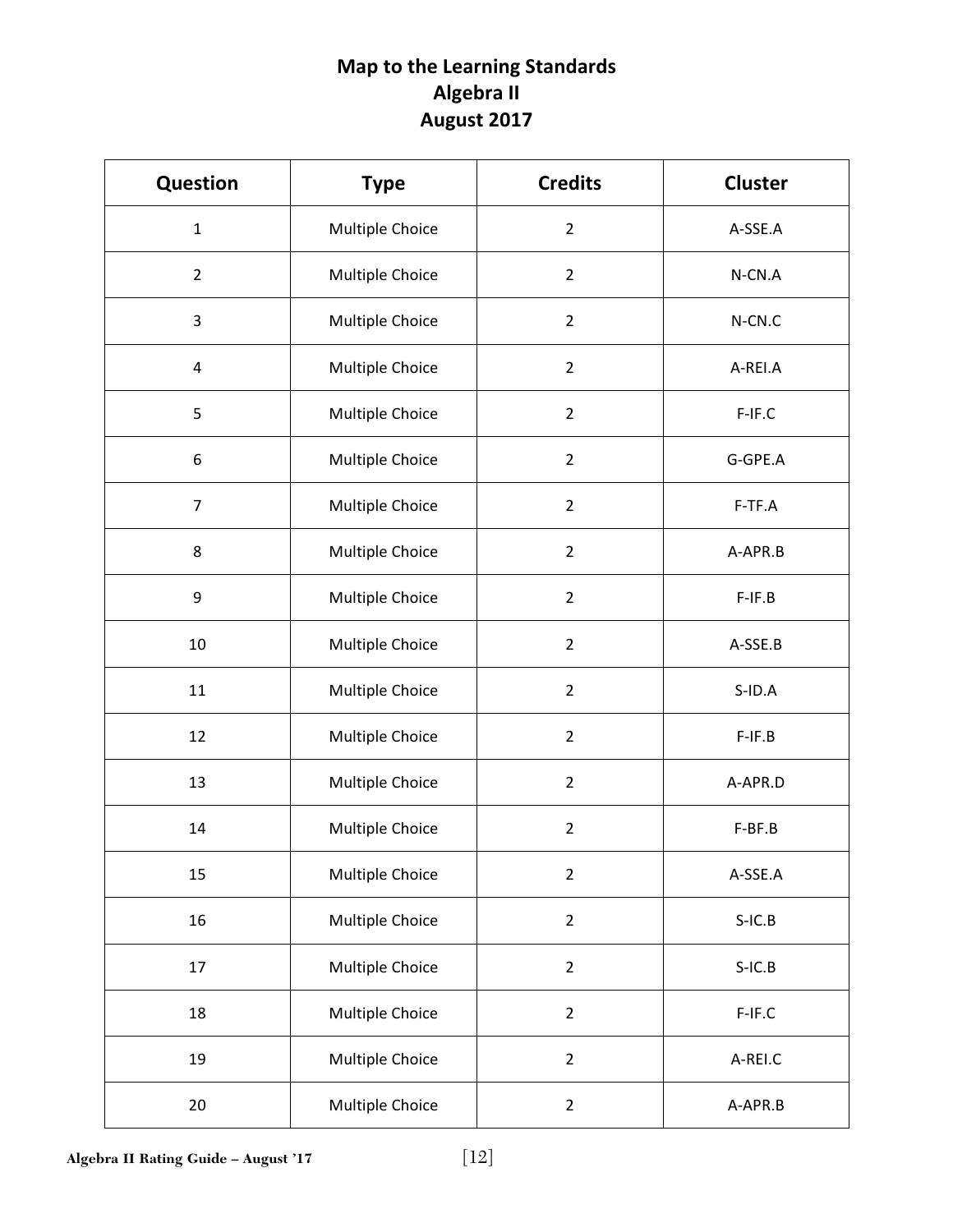| 21 | Multiple Choice         | $\overline{2}$ | A-SSE.B      |
|----|-------------------------|----------------|--------------|
| 22 | Multiple Choice         | $\overline{2}$ | $S-IC.B$     |
| 23 | Multiple Choice         | $\overline{2}$ | N-RN.A       |
| 24 | Multiple Choice         | $\overline{2}$ | F-BF.A       |
| 25 | Constructed<br>Response | $\overline{2}$ | N-RN.A       |
| 26 | Constructed<br>Response | $\overline{2}$ | S-CP.A       |
| 27 | Constructed<br>Response | $\overline{2}$ | A-APR.C      |
| 28 | Constructed<br>Response | $\overline{2}$ | $S-IC.A$     |
| 29 | Constructed<br>Response | $\overline{2}$ | F-BF.A       |
| 30 | Constructed<br>Response | $\overline{2}$ | F-LE.A       |
| 31 | Constructed<br>Response | $\overline{2}$ | F-BF.B       |
| 32 | Constructed<br>Response | $\overline{2}$ | A-APR.B      |
| 33 | Constructed<br>Response | 4              | A-REI.A      |
| 34 | Constructed<br>Response | 4              | F-BF.A       |
| 35 | Constructed<br>Response | 4              | F-IF.C       |
| 36 | Constructed<br>Response | 4              | $S$ -ID. $B$ |
| 37 | Constructed<br>Response | 6              | A-REI.D      |